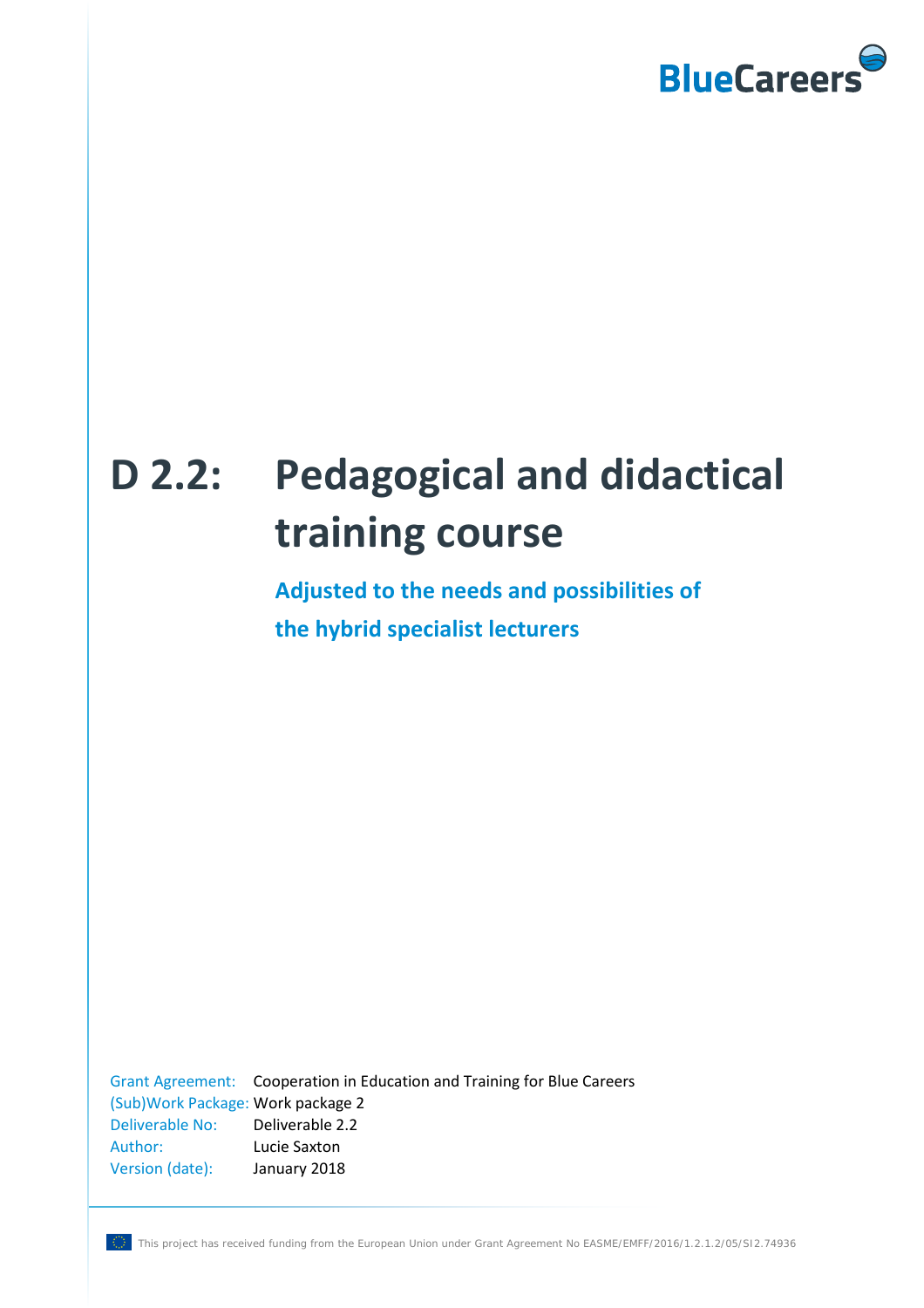

# Table of contents

| 1.                                                                                              |
|-------------------------------------------------------------------------------------------------|
|                                                                                                 |
|                                                                                                 |
|                                                                                                 |
|                                                                                                 |
| 2.                                                                                              |
| The hybrid specialist teacher in relation to the Pedagogical Didactic Certificate (PDC) 6<br>3. |
| 4.                                                                                              |
|                                                                                                 |
|                                                                                                 |
|                                                                                                 |
|                                                                                                 |
|                                                                                                 |
|                                                                                                 |
|                                                                                                 |
|                                                                                                 |
|                                                                                                 |
| 5.                                                                                              |
|                                                                                                 |
|                                                                                                 |
|                                                                                                 |
|                                                                                                 |
| 6.                                                                                              |
| 7.                                                                                              |
| 8.                                                                                              |
|                                                                                                 |
|                                                                                                 |
|                                                                                                 |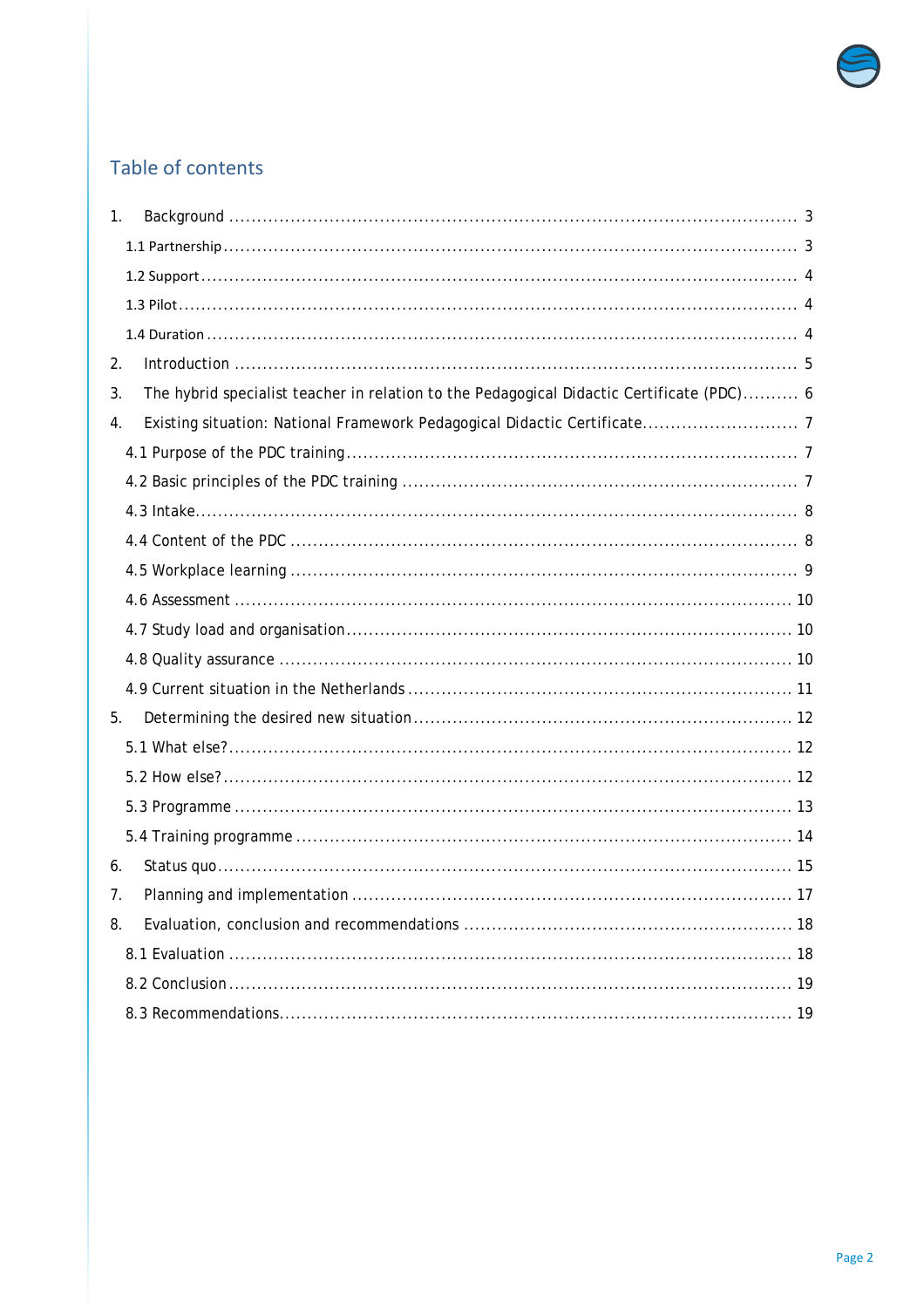

## <span id="page-2-0"></span>1. Background

This report has been drawn up in the context of the 'Cooperation in Education and Training for Blue Careers' (CETBC) project, co-financed by the European Union. CETBC wants to tackle three problems:

- The shortage of technically qualified subject lecturers at MBO institutions in the 'blue economy<sup>[1](#page-2-2)</sup>'. By increasing the number of subject lecturers in the MBO<sup>[2](#page-2-3)</sup>, young people will be offered the most relevant and up-to-date skills for working in the 'blue economy'. This will lead to the further modernisation of the educational system and the realisation of a fundamental cooperation between education and industry.
- Many companies are facing difficult times as a consequence of the economic situation and oil prices. As a consequence, well-trained employees with a lot of professional knowledge may have to leave their company. The introduction of the concept of hybrid employment means that these employees can be retained for the maritime sectors if they are trained with up-to-date skills (life-long learning, didactic skills, labour mobility) and provide added value to the blue economy. The companies involved in the project have had prosperous years, and they are using the hybrid employment concept for career development.
- Intensive cooperation between educational institutes and industry in the blue economy will be strengthened by the establishment of a digital internship desk. This desk will facilitate contact between companies offering internship positions and students looking for such positions. As a result, these students will have the opportunity of successfully completing their compulsory internship period. The internship desk will also be expanded in order to promote employment in the maritime sector and to provide the business community in this sector with the opportunity to post vacancies.

## <span id="page-2-1"></span>1.1 Partnership

 $\overline{a}$ 

The CETBC project is a partnership between an educational institution, industry, the Dutch maritime cluster, the Rotterdam port authority and the trade union for maritime professionals from the United Kingdom, the Netherlands and Switzerland. This partnership focuses on sectors including offshore, maritime technology, ship and yacht-building, hydraulic engineering, shipping, inland shipping and fisheries. The partners involved in CETBC are:

- Stichting STC Group;
- Nautilus International;
- Stichting Nederland Maritiem Land;
- Havenbedrijf Rotterdam NV;
- Van Oord Dredging and Marine Contractors BV.

<span id="page-2-3"></span><span id="page-2-2"></span><sup>&</sup>lt;sup>1</sup>More information about the blue economy: https://ec.europa.eu/maritimeaffairs/policy/blue\_growth\_en <sup>2</sup>MBO (Middelbaar Beroeps Onderwijs): Intermediate vocational education: prepares trainees for jobs that are based on manual or practical activities, traditionally non-academic, and totally related to a specific trade, occupation, or vocation.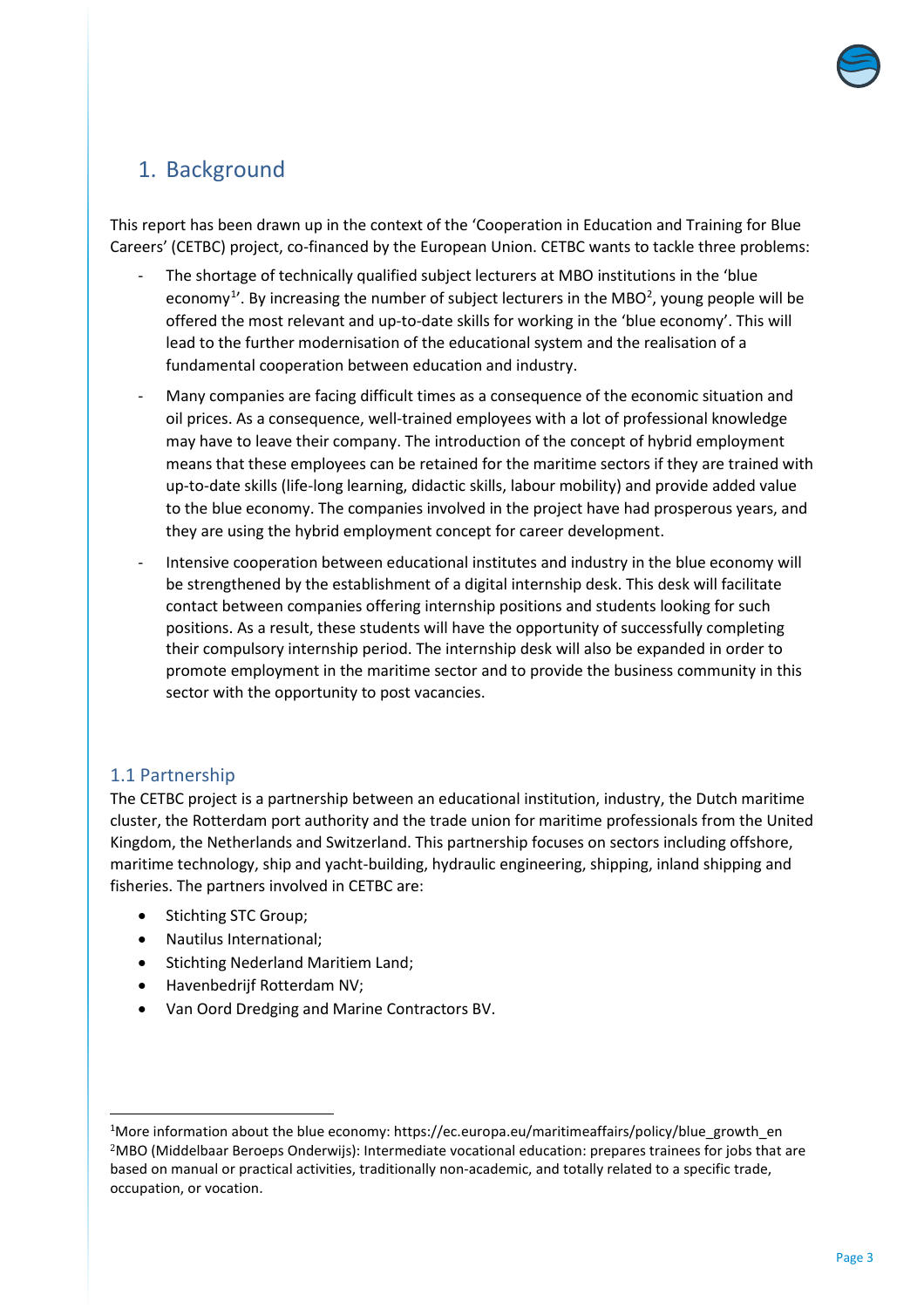

## <span id="page-3-0"></span>1.2 Support

Three organisations are providing support in the implementation of the project by looking for potential hybrid employment candidates within their own companies. These organisations are:

- Damen Shipyards Group;
- Royal IHC;
- Koninklijke de Vries Scheepsbouw/Feadship.

#### <span id="page-3-1"></span>1.3 Pilot

Prior to the introduction and implementation of hybrid employment, CETBC has started a pilot. During this pilot, CETBC aims to introduce at least 10 hybrid specialist lecturers into the MBO education system. There are two reasons for choosing MBO education only. First of all, MBO education has the largest teacher shortage at the moment. Secondly, working with just one educational level will make the introduction of hybrid employment simpler and faster. The hybrid candidates will initially be recruited from among the cooperating and supporting organisations that make up CETBC. Hybrid candidates will also be recruited through the placement of a general advertisement.

#### <span id="page-3-2"></span>1.4 Duration

The CETBC project started on 1 January 2017 and will end on 31 December 2018.

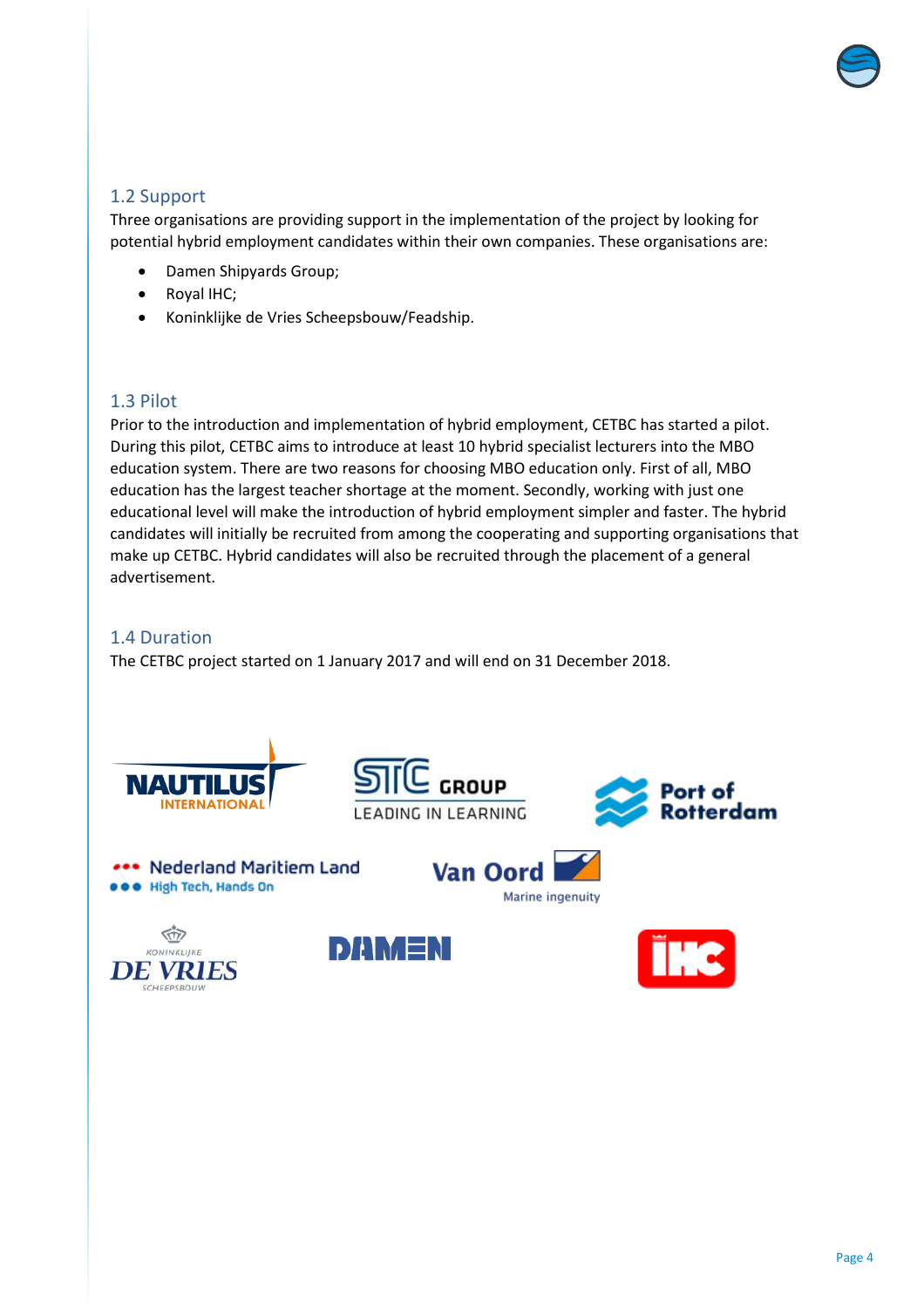

# <span id="page-4-0"></span>2. Introduction

This report is the second deliverable (D2.2) of the four related to Work Package 2 (WP2) of the CETBC project. Work Package 2 encompasses all activities concerning the introduction and implementation of hybrid employment.

The first deliverable (D2.1) describes the method of assessment for the new hybrid specialist lecturers. The third deliverable (D2.3) is a handbook for HR departments covering legal, financial and all other aspects relevant to the introduction of the hybrid employment concept. This handbook will help employers in the blue economy to make an efficient start with the concept of hybrid employment and support educational institutions in introducing hybrid employment. The final deliverable (D2.4) offers guidelines for the introduction of hybrid work at the European level; a handbook for educational institutions or companies starting up with hybrid employment.

This second report explains why hybrid specialist lecturers should take the PDC (Pedagogical Didactic Certificate) programme. To get a clear picture of the subject, this report describes the current situation with respect to the PDC programme and the desired outcome. The desired outcome will be further explained. We take a look at what needs to be done differently with respect to the existing programme and how this can be implemented. This results in a new programme with an associated training programme. Because the first hybrid PDC is still on-going, a brief explanation will be given about where the course is now (status quo). A detailed overview will also be given of the planning and implementation of the amended PDC programme. This may provide a solution for other institutions to implement a customised PDC programme. Finally, the evaluation of the activities and the conclusions are discussed, and recommendations are made for the future.

For the sake of readability, 'he' will be used throughout the text when the hybrid specialist teacher is being discussed. Naturally, wherever 'he' appears, this can also be read to mean 'she'.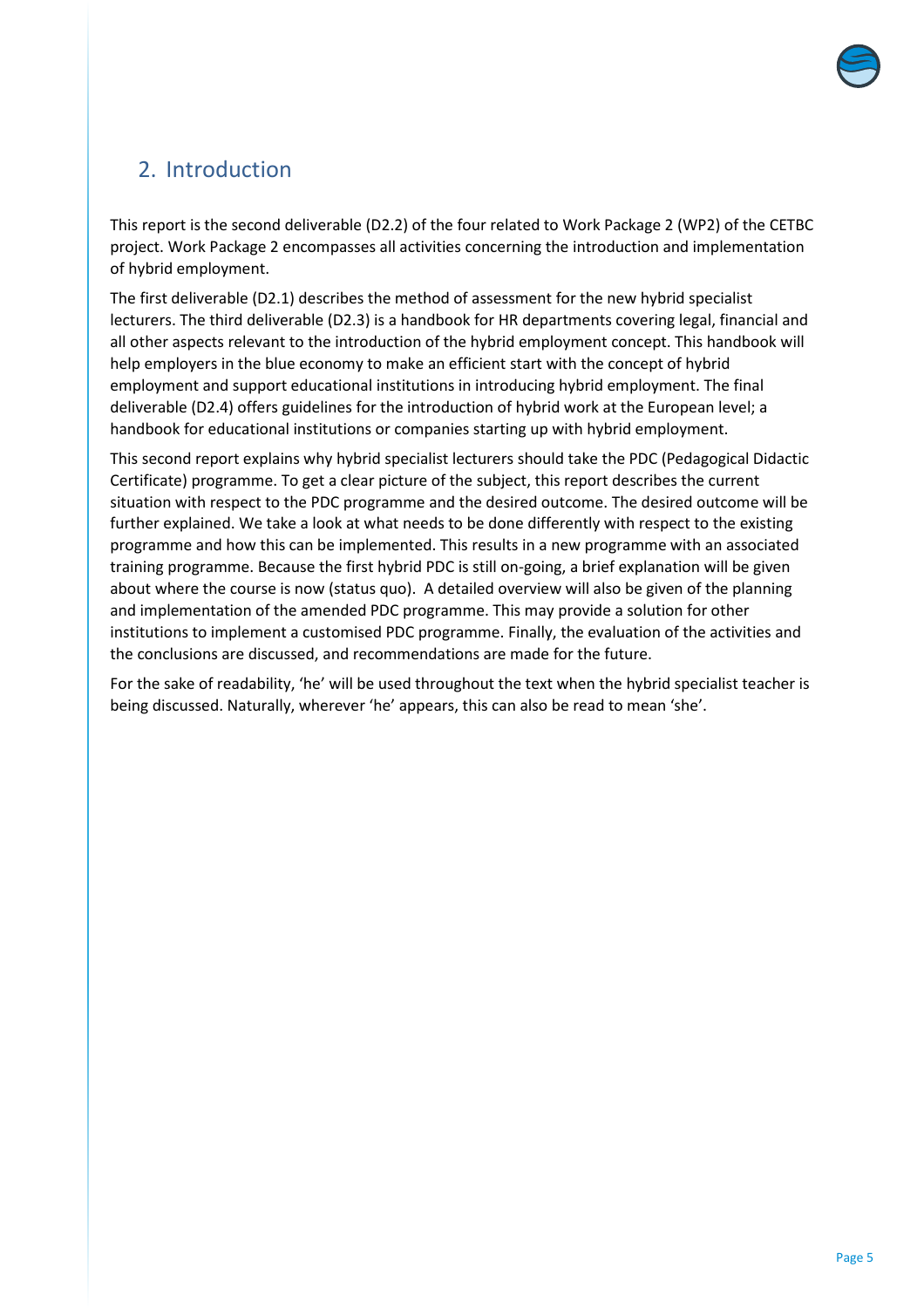

# <span id="page-5-0"></span>3. The hybrid specialist teacher in relation to the Pedagogical Didactic Certificate (PDC)

There are several definitions for the Hybrid Specialist Teacher. The STC Group applies the following:

The hybrid specialist teacher works a minimum of 2.5 days at the STC Group and the remaining time with his industry employer. The employer's activities are in areas related to the courses offered by the STC Group. The work that the hybrid specialist teacher does for his employer is also technically related to the subjects he teaches at the STC Group.

For the purpose of the CETBC pilot, it was decided to deploy the hybrid specialist teacher in MBO education. There are two options for being able to teach in MBO education:

- First of all, the future teacher can take second-level teacher training. This HBO $3$  course lasts four years and gives a direct teaching qualification upon graduation. This route is especially suitable for those who have an existing ambition to teach. A hybrid specialist teacher will usually not possess this qualification;
- In addition, someone may decide to become a teacher at a later stage in his career. We call them lateral entry lecturers; they transfer into teaching from a non-teaching profession. These lateral entrants have the possibility of acquiring initial competence. To acquire this initial competence, they are legally required to obtain the Pedagogical Didactic Certificate (PDC). Chapter 4 will discuss this in more detail.

A hybrid specialist teacher is a lateral entry teacher. After all, the hybrid specialist teacher is transferring from another, non-teaching profession, to become a teacher. This means that the hybrid specialist teacher will also have to obtain the PDC.

-

<span id="page-5-1"></span><sup>3</sup> Hoger Beroeps Onderwijs: Higher professional education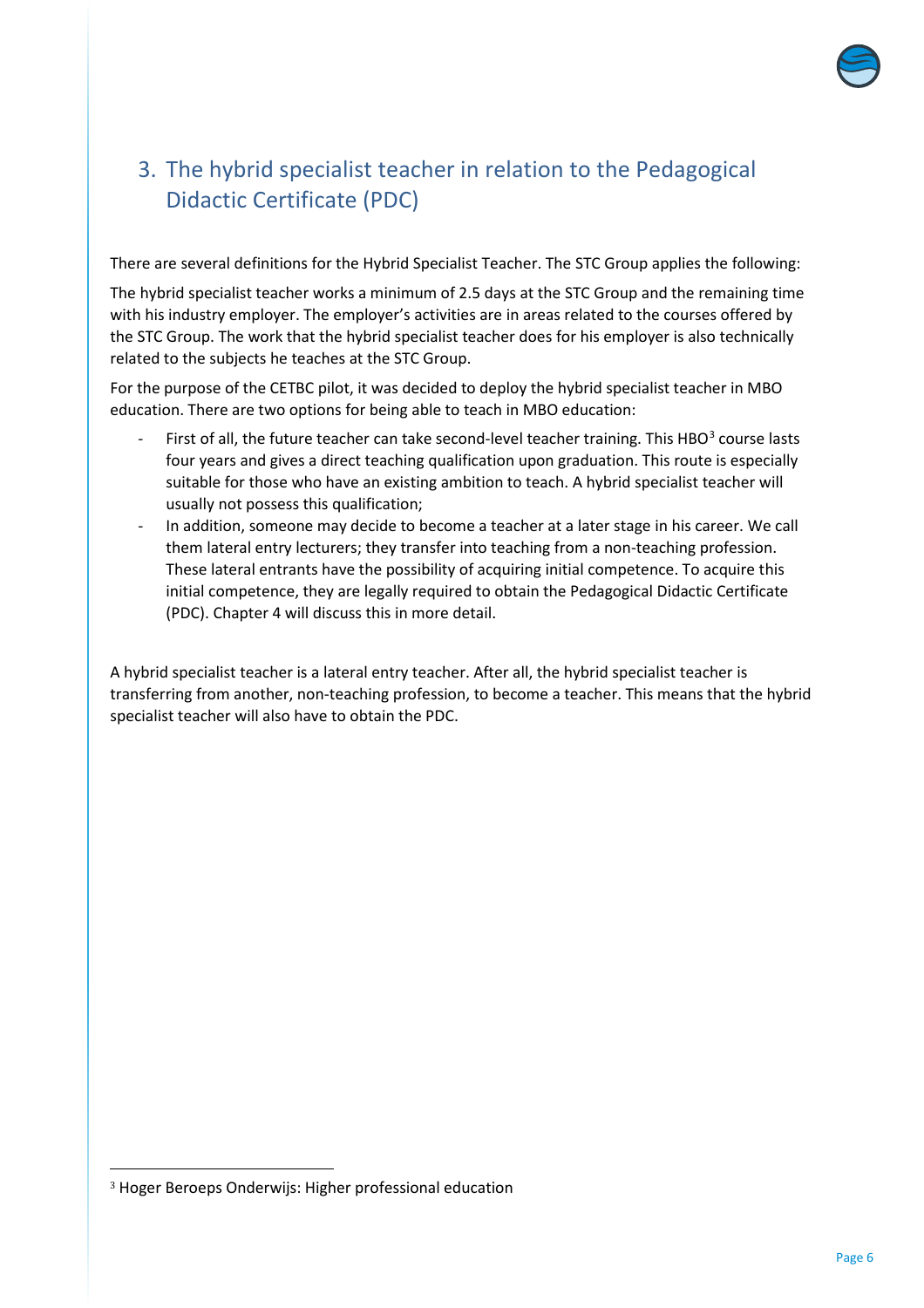

## <span id="page-6-0"></span>4. Existing situation: National Framework Pedagogical Didactic **Certificate**

To get a clear idea of the reason for choosing an adapted PDC programme for hybrid specialist lecturers, first it is important to have insight into the existing situation regarding the PDC programme. This programme was established by the National Framework Pedagogical Didactic Certificate. This chapter contains a summary of the PDC programme and gives a brief outline of the current situation in the Netherlands.

## <span id="page-6-1"></span>4.1 Purpose of the PDC training

The purpose of the PDC training is to enable skilled professionals to qualify as lateral entry candidates for the profession of teacher at the MBO level. The PDC training is suitable for professionals with several years of professional experience in a field relevant to the MBO. They have completed an HBO-level education, or at least have demonstrable HBO-level intellectual and working abilities.

The PDC training provides competence in pedagogical and didactic knowledge, insight and skills as referred to in Articles 4.2.3 and 4.2.4 of the Education and Vocational Training Act (Wet Educatie en Beroepsonderwijs, WEB). The components in which the candidate must demonstrate the required level of competence at the final assessment are listed on the PDC that he receives on completing the training. The PDC is awarded by the Board of Examiners of the second-level teacher training programme which is responsible for the PDC course. The PDC thus complies with the provisions in Article 7a.4 of the Higher Education and Research Act (Wet op het Hoger onderwijs en Wetenschappelijk onderzoek, WHW).

After completing the PDC course, the MBO teacher can make the connection between learning at school and learning in the workplace. The MBO teacher ensures that his students become good professionals. The student acquires knowledge from the perspective of training as a starting professional, in which the technical instrument training – what should I learn, and how should I do it? – is connected to the normative: who and how do I want to be in this profession? The MBO teacher prepares his students for participation in society, and possibly for subsequent studies. For this purpose, he places the development of his students in a broad context and pays attention to teamwork, self-management and identity formation in the lessons and supervision. This involves the learning of profession-related discipline knowledge (mathematics, dietetics, mechanics), procedural knowledge (how to apply the knowledge), communication (language, interaction) and work process knowledge (characteristics of the production process and the associated tasks), but also growing into the norms and values of the professional group, the development of your own individual accents, and looking at yourself and your development.

## <span id="page-6-2"></span>4.2 Basic principles of the PDC training

The PDC training is based on the following basic principles:

- 1. The training focuses on the relationship between the professional field, the sector, the professional training and the student;
- 2. The course is designed according to the 'training together' principles. The teacher training programme and the MBO institution are jointly responsible for the content and quality of the training; the training institute is ultimately responsible;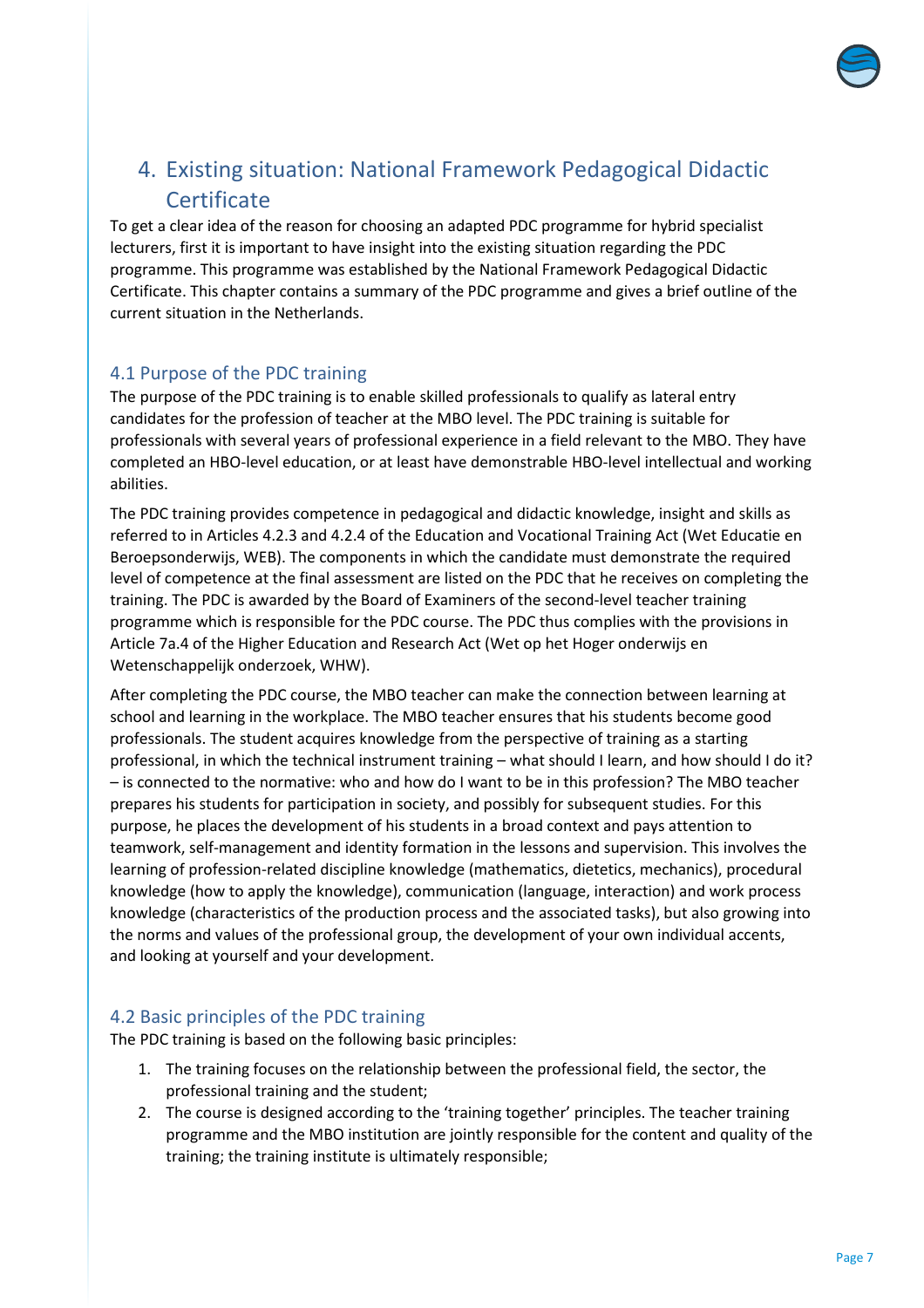

- 3. The training concept is established in consultation between MBO and the teacher training programme;
- 4. The MBO teacher's professional profile, based on the competence requirements stemming from the WBIO<sup>[4](#page-7-2)</sup>, the generic knowledge base (ECBO<sup>5</sup>) plus addendum<sup>[6](#page-7-4)</sup> and the Dublin descriptors<sup>[7](#page-7-5)</sup> form the foundations for the PDC training;
- 5. The trainers work in an exemplary fashion (double-loop learning);
- 6. The final level of the PDC program is Bachelor.

#### <span id="page-7-0"></span>4.3 Intake

 $\overline{a}$ 

To be able to start the PDC training, the lateral entry teaching student has to have a statement of suitability issued by his employer. The statement of suitability includes:

- a copy of a WO/HBO diploma, not being a diploma of a teacher training programme, *or*
- demonstrable proof of HBO-level intellectual and working capacity, and at least three years of relevant work experience *and*
- a certified report from an assessment agency with the result that the lateral entry teaching student can qualify for the profession of teacher via the PDC route.

#### <span id="page-7-1"></span>4.4 Content of the PDC

There are five distinct themes in the PDC training:

- 1. Development of professional competencies and identity;
- 2. Supervision of the MBO student;
- 3. Professional practice;
- 4. Vision on vocational education and vision on teaching;
- 5. Individual development.
	- 1. Development of professional competencies and identity: 'Myself as teacher'

Basic skills for an MBO teacher include the design of learning packages and the provision of learning activities that suit the professional training context, satisfies the quality requirements (qualification files), and leads to the desired learning efficiency. The latter arises when a teacher combines insights/developments from professional practice (the sector) and science, didactic insights, the right assessment tools and care for a pleasant learning environment. The MBO teacher systematically examines his own teaching practice with the aim of improving it.

2. Supervision of the MBO student: 'Myself as supervisor'

As a supervisor, an MBO teacher uses interventions to guide students in their development into professionals, equipping them to participate in society and perhaps in subsequent study. The teacher

<span id="page-7-2"></span><sup>4</sup> Wet BIO (Education Professions Act)[: http://wetten.overheid.nl/BWBR0016944/2013-07-04](http://wetten.overheid.nl/BWBR0016944/2013-07-04)

<span id="page-7-3"></span><sup>&</sup>lt;sup>5</sup> ECBO (Professional Education Expertise Centre)[: http://ecbo.nl/over-ecbo/](http://ecbo.nl/over-ecbo/)

<span id="page-7-4"></span><sup>6</sup> Addendum[: http://ecbo.nl/25102016/wp-content/uploads/2016/12/ecbo-13-181-Addendum-generieke-kennisbasis-tweedegraads](http://ecbo.nl/25102016/wp-content/uploads/2016/12/ecbo-13-181-Addendum-generieke-kennisbasis-tweedegraads-lerarenopleidingen.pdf)[lerarenopleidingen.pdf](http://ecbo.nl/25102016/wp-content/uploads/2016/12/ecbo-13-181-Addendum-generieke-kennisbasis-tweedegraads-lerarenopleidingen.pdf)

<span id="page-7-5"></span><sup>7</sup> Dublin Descriptors[: http://wetten.overheid.nl/BWBR0015109/2003-06-26#Bijlage2](http://wetten.overheid.nl/BWBR0015109/2003-06-26#Bijlage2)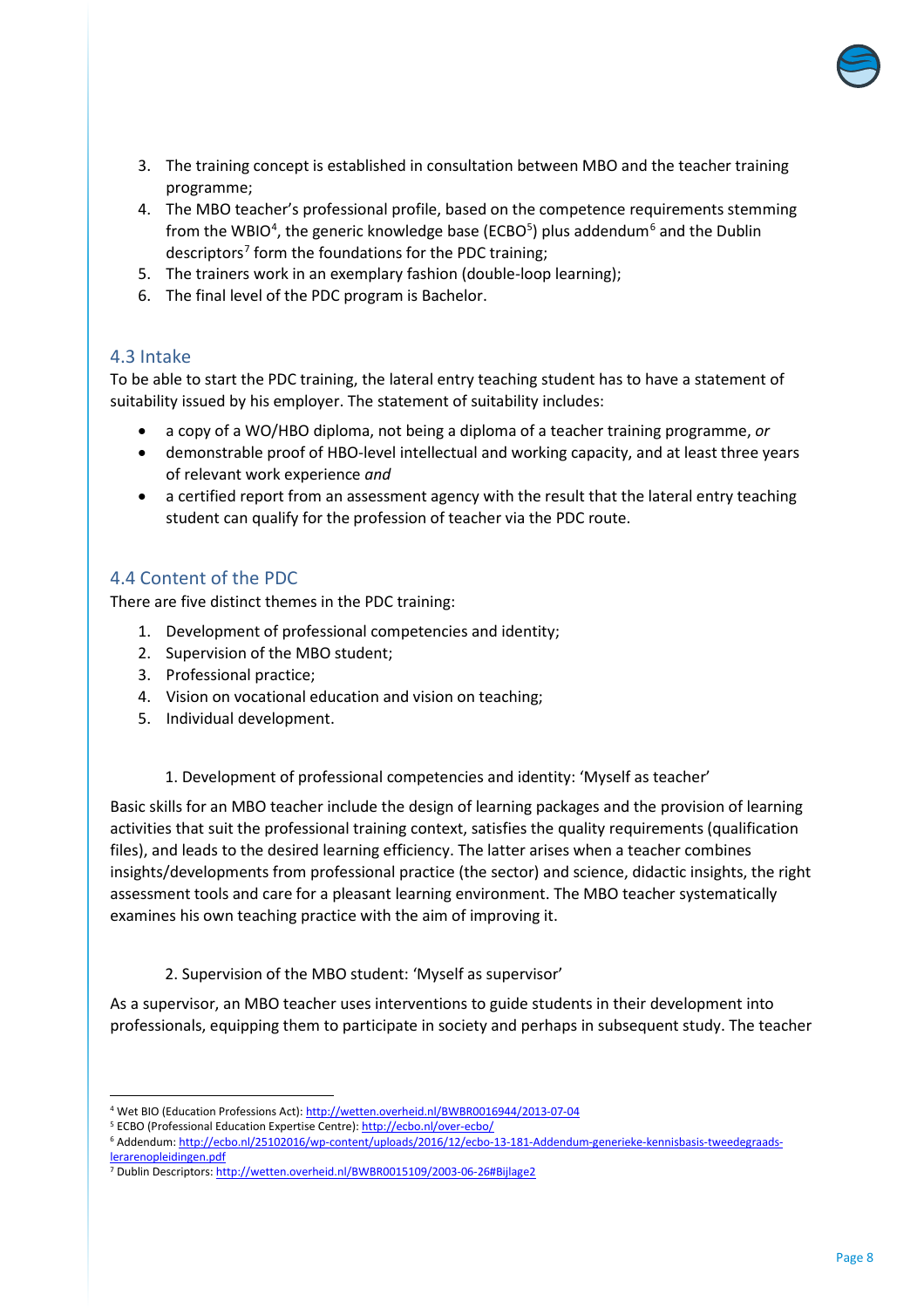

supervises students in their development of the reflective skills necessary for building up a capacity for self-regulation. In the event of problems, the teacher provides specific support to the student.

3. Professional practice: 'Myself as link between school and professional practice'

In addition to school, a student learns through real professional practice. This professional practice also ensures future workplaces. To facilitate a smooth induction process between school and professional practice, the MBO teacher ensures that the learning activities (learning packages) are focused on learning about and from professional practice. To this end, he must know the professional practice and the associated qualification requirements, and be in contact with professional practice.

4. Vision on profession, vocational education and teaching: 'Myself as member of an education team and educational community'

The MBO teacher translates developments within the sector into vocational education in the education team and in doing so, takes into account his own position in the educational system and society and with the developments relating to education (ROC policy, politics, Education Inspectorate, social debate, and so on). The MBO teacher is a team player with a strongly developed organisational and environmental sensitivity.

5. Individual development: 'Myself as professional'

The MBO teacher is a learning professional who is consciously active in his own professional development and who is internally and externally accountable for his activities.

#### <span id="page-8-0"></span>4.5 Workplace learning

The PDC course is designed according to the 'training together' principles. The teacher training programme and the MBO institution are jointly responsible for the quality of the content and for carrying out the PDC training. The teacher training programme bears the ultimate responsibility. The 'Quality Framework' established by the MBO sector sets minimum requirements for the quality of workplace learning and thus forms the framework for the agreements that MBO institutions and teacher training programmes make together.

The didactic model of the PDC programme is a subject of discussion between the MBO institution and the teacher training programme, which make agreements about this together. These agreements may concern, for example, the degree of uniformity between the didactic design principles applied by the MBO institution for its vocational education and the didactic model of the PDC programme. The didactic model of the PDC programme and the associated working methods are in line with the basic principles and content formulated in this national framework.

The MBO institution and the teacher training programme establish agreements about the role, the tasks and the responsibilities of both partners in supervision, assessment and testing. It is clear to the lateral entry teaching student in the PDC training programme what these roles, tasks and responsibilities mean for him in the practice of the training.

The trainers of both the MBO institution and the teacher training programme are qualified for the content and the educational and organisational realisation of the PDC programme. The MBO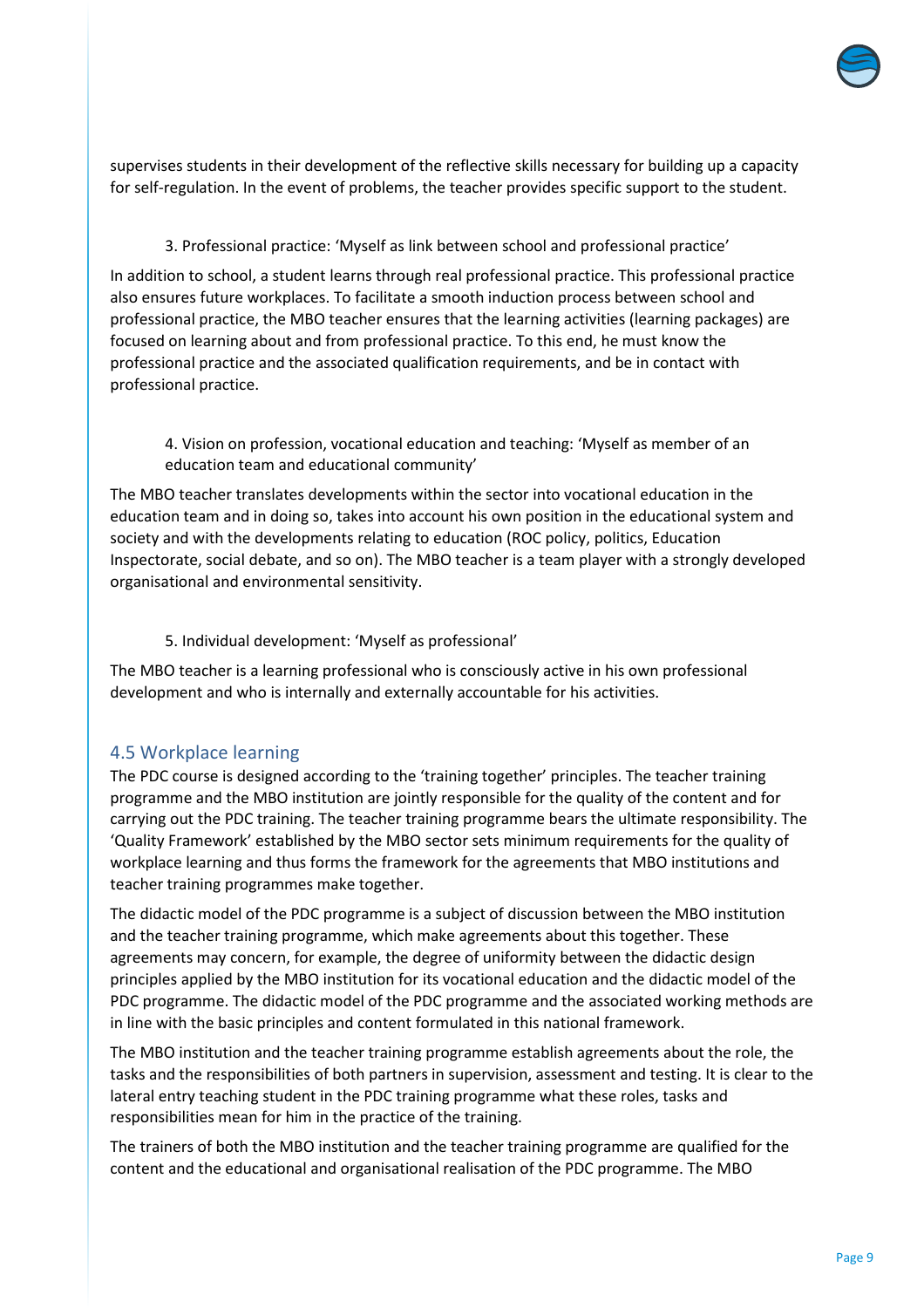

institution ensures that the lateral entry teaching student is supervised by an experienced MBO teacher during the PDC programme. This teacher has been trained as a teacher coach by the teacher training programme. The teacher training programme and the MBO institution make further agreements on the content and scope of this training. The MBO institution provides at least two hours per week of supervision and coaching for each lateral entry teaching student during the PDC course.

#### <span id="page-9-0"></span>4.6 Assessment

- The PDC course is concluded with an aptitude test which allows the candidate to demonstrate that he can function as an independent teacher.
- The assessment of the candidate is independent and intersubjective and is carried out by the teacher training programme and the MBO institution together. The teacher training programme and the MBO institution make further agreements about the assessment method.
- The teacher training programme is ultimately responsible for the quality of the PDC training as well as for the assessment.
- The teacher training programme justifies the assessment and the HBO level of the PDC training based on the Dublin descriptors in its Teaching and Examination Regulations (TER) and in the corresponding testing framework.
- The PDC is awarded by the Board of Examiners of the teacher training programme which is ultimately responsible for the PDC course.

#### <span id="page-9-1"></span>4.7 Study load and organisation

- The PDC course is worth a total of 60  $EC^8$  $EC^8$ ;
- 50% of the total PDC course takes place at the workplace learning site;
- The lateral entry teaching student has an appointment fraction of at least 0.4 FTE;
- The lateral entry teaching student is has one fixed free day per week for undertaking the course, regardless of the appointment fraction. This does not mean that the MBO institution facilitates the lateral entry teaching student by default. Whether or not the MBO institution facilitates a lateral entry teaching student depends on the institution's policy.
- The lateral entry teaching student provides at least eight lessons per week during the PDC course.



#### <span id="page-9-2"></span>4.8 Quality assurance

The ultimate responsibility for the quality and the final level of the PDC rests with the Board of Examiners of the second-level teacher training programme which is responsible for the PDC course. The Education Inspectorate supervises the quality of the teacher in the MBO. The Inspectorate does this within the framework of its regular supervision at institutional level, and solicited or unsolicited at sector level as well, in the form of so-called thematic review.

<span id="page-9-3"></span> $\overline{a}$ 8 What does EC(TS) mean? At the start of the bachelor-master system in 2002, the European Credit Transfer System (ECTS) was introduced, with 60 ECs being equivalent to 1680 study hours. The study load for each program and each unit of study is expressed in credits (ECs) by the board of an institution.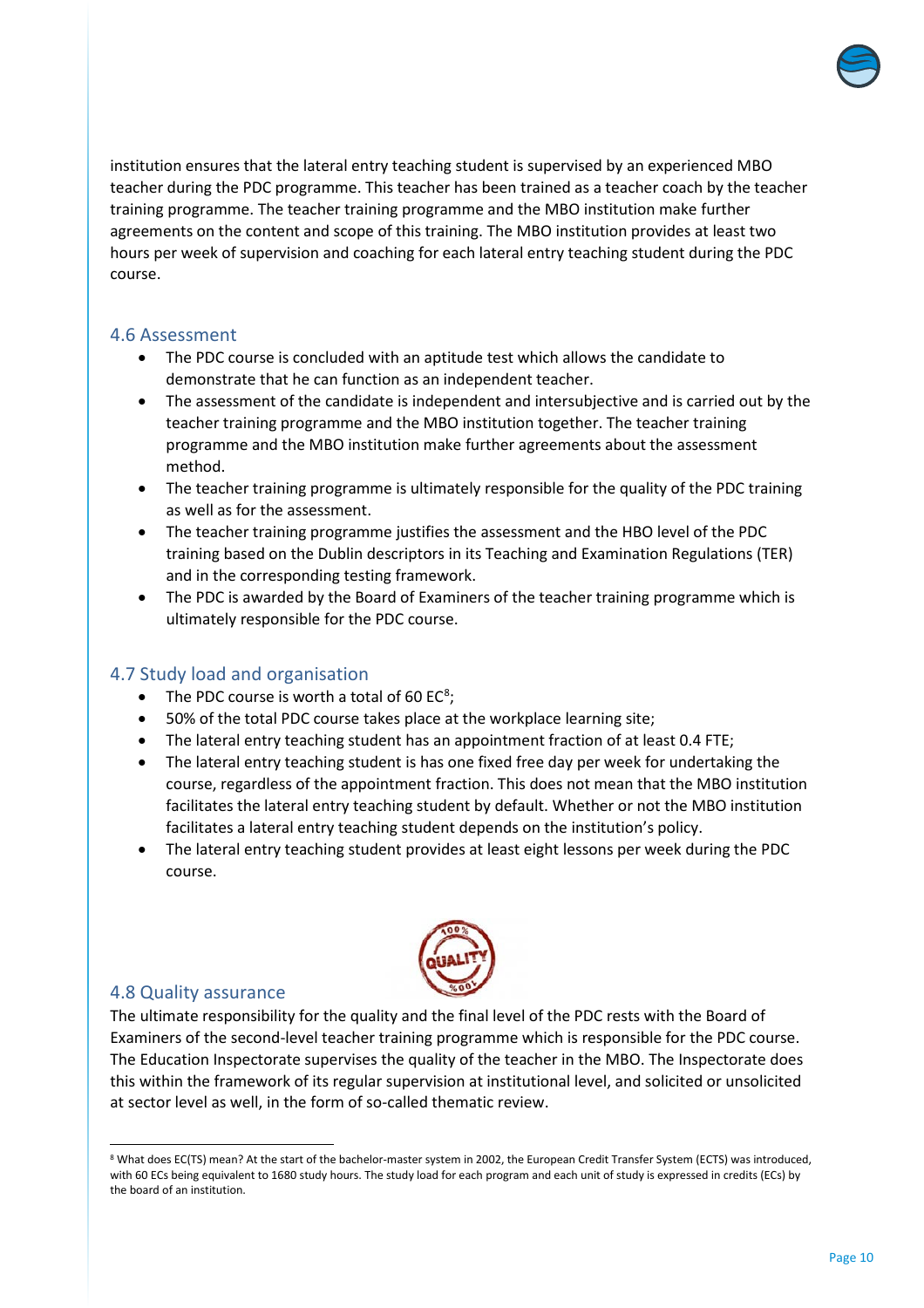

## <span id="page-10-0"></span>4.9 Current situation in the Netherlands

At present, the PDC training in the Netherlands is offered by ten educational institutions. These courses all consist of more or less the same programme with the same time schedule. The legal requirements stipulate that the programme must amount to 1680 study hours, or 60 ECs. At most institutions, the course takes 1.5 years, for which the lateral entry teaching student receives one free day a week. The course starts at roughly the same time as the school year.

The lateral entry teaching student receives a coach in the workplace and a PDC teacher from the training institution, and a personal training plan is drafted in which learning and working are aligned with each other. The theoretical part of the course is usually taken at the training institution. There are regular gatherings organised at which students can share their experiences.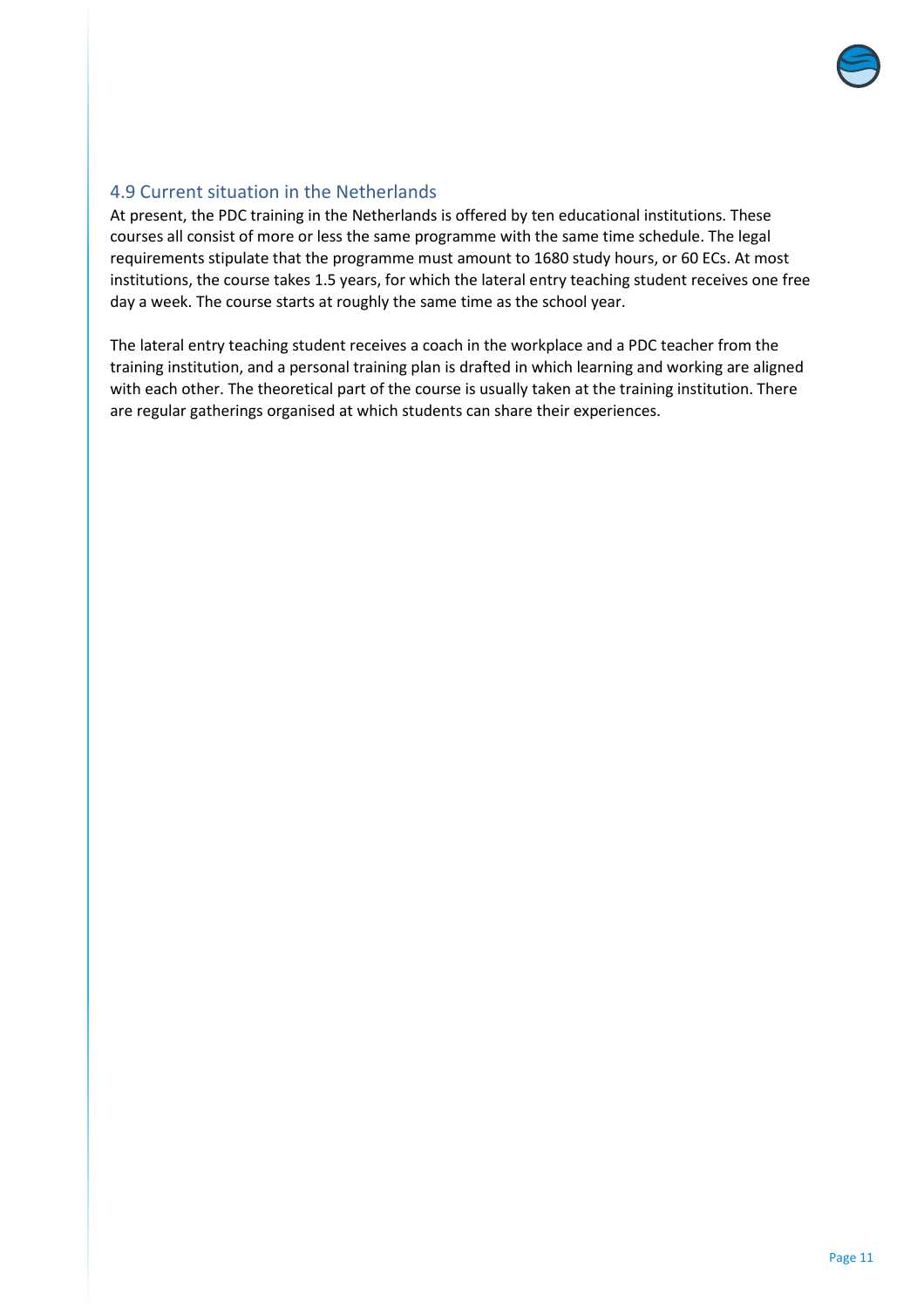

# <span id="page-11-0"></span>5. Determining the desired new situation

The normal PDC programme clearly complies with the legal requirements and could potentially be applicable for hybrid specialist lecturers. However, the five themes that form the content of the PDC, as described in the previous chapter, are based on a lateral entry teaching student who is at the educational institution more or less full-time.

It should be clear by now that hybrid specialist lecturers are no ordinary lateral entrants. They have dual employers – the industry employer and the education employer. Both employers make agreements with and have expectations of their employees. An employee must comply with these agreements and the associated scheduling. The hybrid specialist teacher therefore has to comply with both sets of expectations and scheduling. If the hybrid specialist teacher also has to undergo the PDC training, a third party becomes involved.

The starting hybrid specialist teacher ends up in two new worlds: the education world and the PDC course. That is, a new environment, different people, another culture, another location, and so on.

The above indicates that the hybrid specialist teacher will be under considerable work pressure. He will need a high degree of commitment, adaptability, planning skills and perseverance to juggle all of these responsibilities. In addition, the employer and the educational institution bear the responsibility of enabling the hybrid specialist teacher to manage this juggling act. The hybrid specialist teacher will therefore have to use his available time as effectively and efficiently as possible. Furthermore, intensive coaching by the employer and the educational institution is necessary.

#### <span id="page-11-1"></span>5.1 What else?

In anticipation of the above, the PDC programme has been adapted in two areas.

Firstly, the time allocated for the PDC training will need to be used as effectively and efficiently as possible. Non-teaching hours (that is, hours that the teacher is present but is not giving lessons, such as during exam weeks) will be used for study and time will also be spent on the hybrid PDC during the school holidays.

Secondly, the training can be undertaken over a shorter period of time. The prospect of completing the PDC has a stimulating effect. This prospect again results in a lower risk of problems; hybrid specialist lecturers are less likely to drop out. Naturally, these changes should not affect the legal requirements that the PDC training has to satisfy.

#### <span id="page-11-2"></span>5.2 How else?

Lecturers who undertake hybrid PDC training carry out educational tasks both at the school and within their company. These educational tasks can be quite varied, ranging from creating technical instructions, supervising a new employee, and presentation and other so-called soft skills within the company, to the development and implementation of complete learning packages within the school. This entire spectrum of educational tasks and the possible transfer of the required competencies between them can ensure the interweaving of the acquired competencies within the project. In this way, the educational field continues to operate and the company and school function as an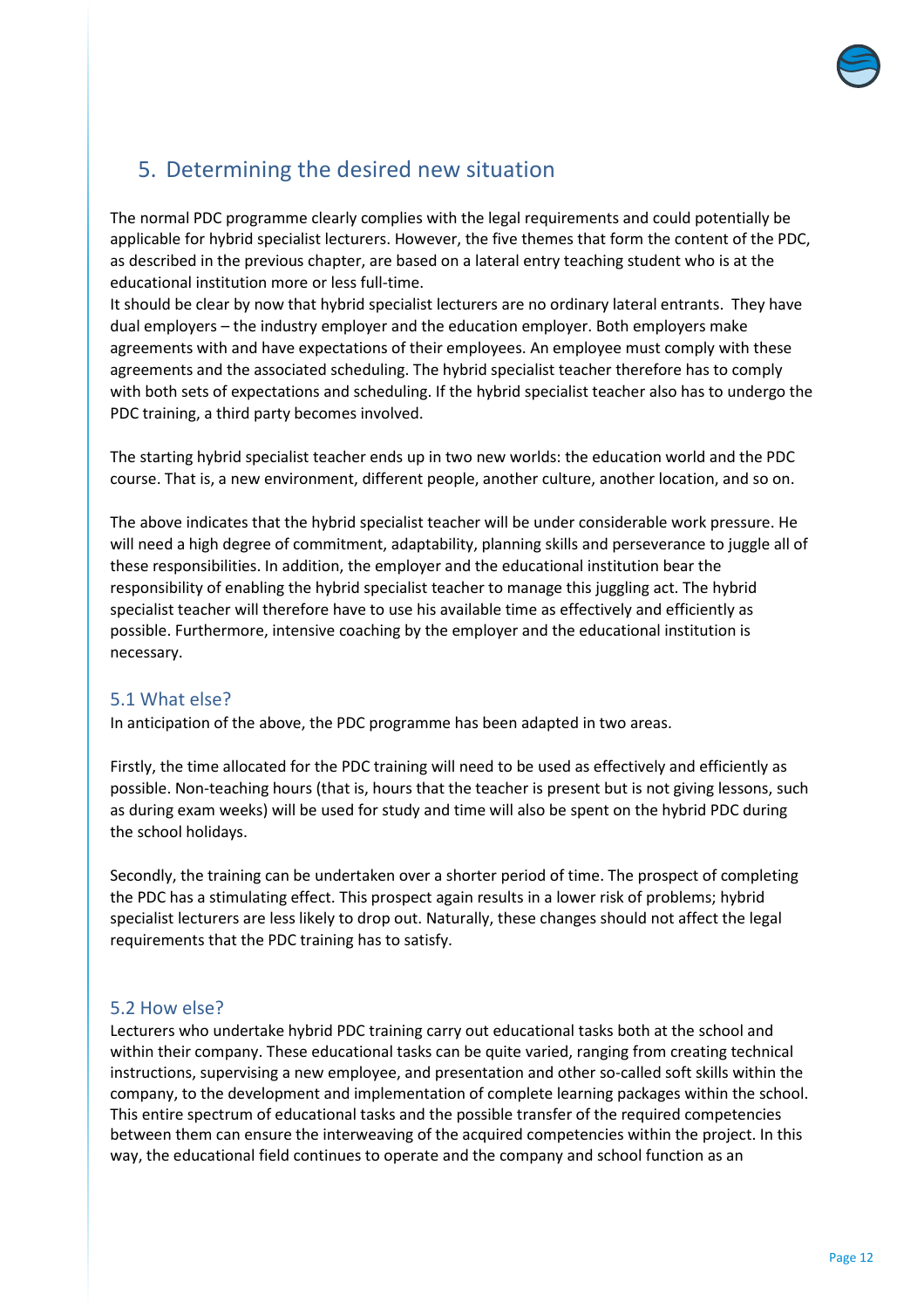

ecosystem, in which new developments in the field filter through to the school, and students come to companies as interns.

This triple helix consisting of company, educational institution and hybrid PDC training facilitates the provision of this innovative, highly contextualised and pragmatic type of training. Within the learning ecosystem, the company and school are not separated.



#### <span id="page-12-0"></span>5.3 Programme

Just like the regular PDC, the hybrid PDC includes the required 60 ECs, or 1680 study hours. These hours are divided into two equal parts.

The workplace hours (840 hours) encompass activities aimed at education and take place in settings that provide teaching and guidance. This can take place either with the employer, or at the educational institution.

The 840 workplace hours are divided as follows: 640 hours of teacher-wide tasks (2 days per week) and 200 hours of educational or research tasks within the company and/or STC.

The remaining study load (840 hours) is divided as follows: There are five project weeks which fall within the non-teaching weeks. These are the weeks in which there are no lessons, but the teacher is present. Fifteen joint meetings are planned, and 10 free days are scheduled. This means that the daily schedule required by the national framework can also be guaranteed. Starting from the first year, there is half a day per week over 40 weeks (=20 days), 10 days of the project week (=10 days). The remaining 10 days can then be justified within the company's ecosystem or in the outflow.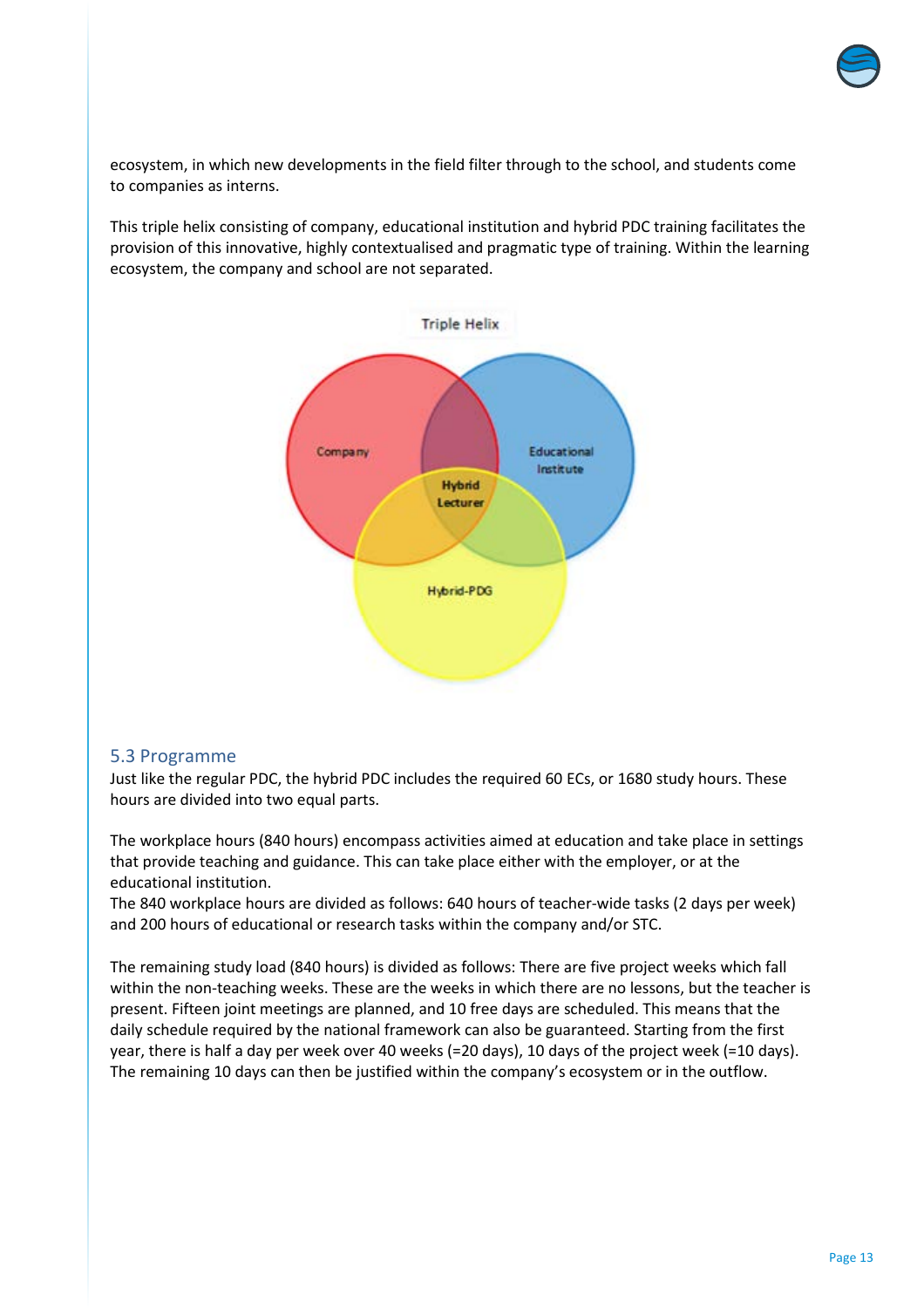

#### <span id="page-13-0"></span>5.4 Training programme

Each of the five project weeks (August, autumn, spring, end of school year and July of the following year) starts with a new theme, knowledge circles and collaborative work. Between the project weeks, there is plenty of time for lesson visits, peer support, coaching with the earpiece and remote coaching.

A project week proceeds as follows:

- Three days of training;
- One day of working in knowledge circle;
- One day of coaching and supervision, also focused on research.

The five project weeks therefore include 15 joint meetings and 10 scheduled days. The course lasts 10 months with a possible extension of an extra two months.



During the PDC training, the hybrid specialist teacher is assigned a coach from the STC Group. This coach comes from the BOK department (Begeleiding, Onderwijs & Kwaliteit; Supervision, Education & Quality), and has a background in education. This coach is also trained in coaching colleagues on various subjects, including supervision during the PDC training. The hybrid specialist teacher is entitled to two hours of coaching per week.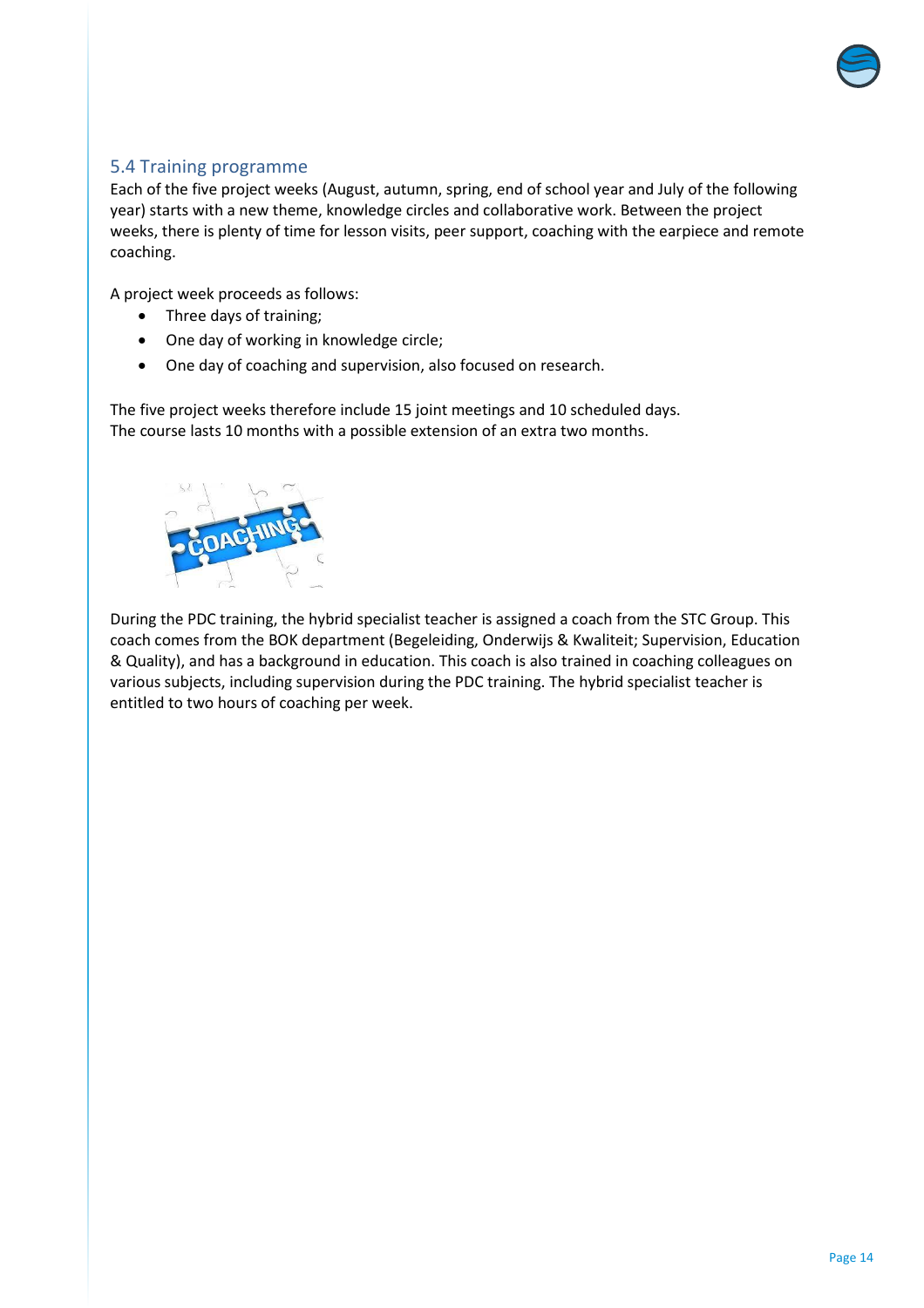

## <span id="page-14-0"></span>6. Status quo

At the time of drafting this document, the hybrid specialist lecturers are halfway through the hybrid PDC programme. By way of illustration, the trainer/coach who delivers this hybrid PDC at the STC Group was asked to explain the course of the programme.

#### *"The course of the hybrid PDC programme 2017 – 2018*

*At the beginning of September 2017, the STC Group and Fontys Hogescholen commenced their collaborative hybrid training programme for the pedagogical didactic certificate. During the first course meetings we worked on developing a vision on education. We discussed learning theories and elucidated practical situations from various perspectives.* 

*We then looked at the learning process and how, as a teacher starting out, you can design a powerful learning environment. Novice lecturers have to contend with practical problems such as starting a lesson, motivating students, holding their attention, unauthorised telephone use, creating peace and quiet, dealing with disturbances, explaining learning material in a comprehensible, meaningful way, and closing a lesson properly. This input allows for meaningful use of the direct instruction model and working with lesson preparation forms. In the beginning, they have little interest in their own concerns, thoughts and their state of mind while teaching. Once they can apply the first principles for structured teaching, then they will have attention for the person doing the teaching. In this way, practice theory and personal development go hand in hand during the training.*

*From this effective learning foundation, they slowly begin to perceive the added value of collaborative learning. The combination of collaboration with activating working methods and differentiation only succeeds with good class management. Novice lecturers initially have a tendency to do too much. We call this the butler model in the training course. We teach them how to put the students to work more in a structured and well-prepared way. This gives them more control over comprehension and better processing of the learning material. They will be experimenting with the transition from teacherdriven to student-driven education. Lecturers are now going to realise that positive and constructive communication often bring about the desired behaviour more rapidly. Correction and restriction generally occur while maintaining a relationship. Giving feedback will be an important way of ensuring the successful completion of collaborative assignments, which can take a number of weeks. Feedback will be supplemented with feed-up and feed-forward.*

*The lecturers can prepare the curriculum and deliver it, naturally by trial and error. The course also devotes attention to testing and assessment of the learning materials. A distinction will be made between testing the theory and testing the practice. For theory, they learn to subdivide their learning materials neatly into a test matrix. In testing the practice, they learn to compose rubrics in order to increase reliability and validity. In March 2018, the lecturers will deliver a portfolio filled with various professional products.* 

*The final component is practice-oriented action research. The lecturers will also use their knowledge from industry for this. A SkillsLab will be set up within the STC Group. Part of this will be the water tank in which experiments can be carried out with materials and floating objects. A teacher of shipand yacht-building will investigate how abstract learning materials on damage stability and propulsion can be transferred to the students in a didactically responsible manner using the water*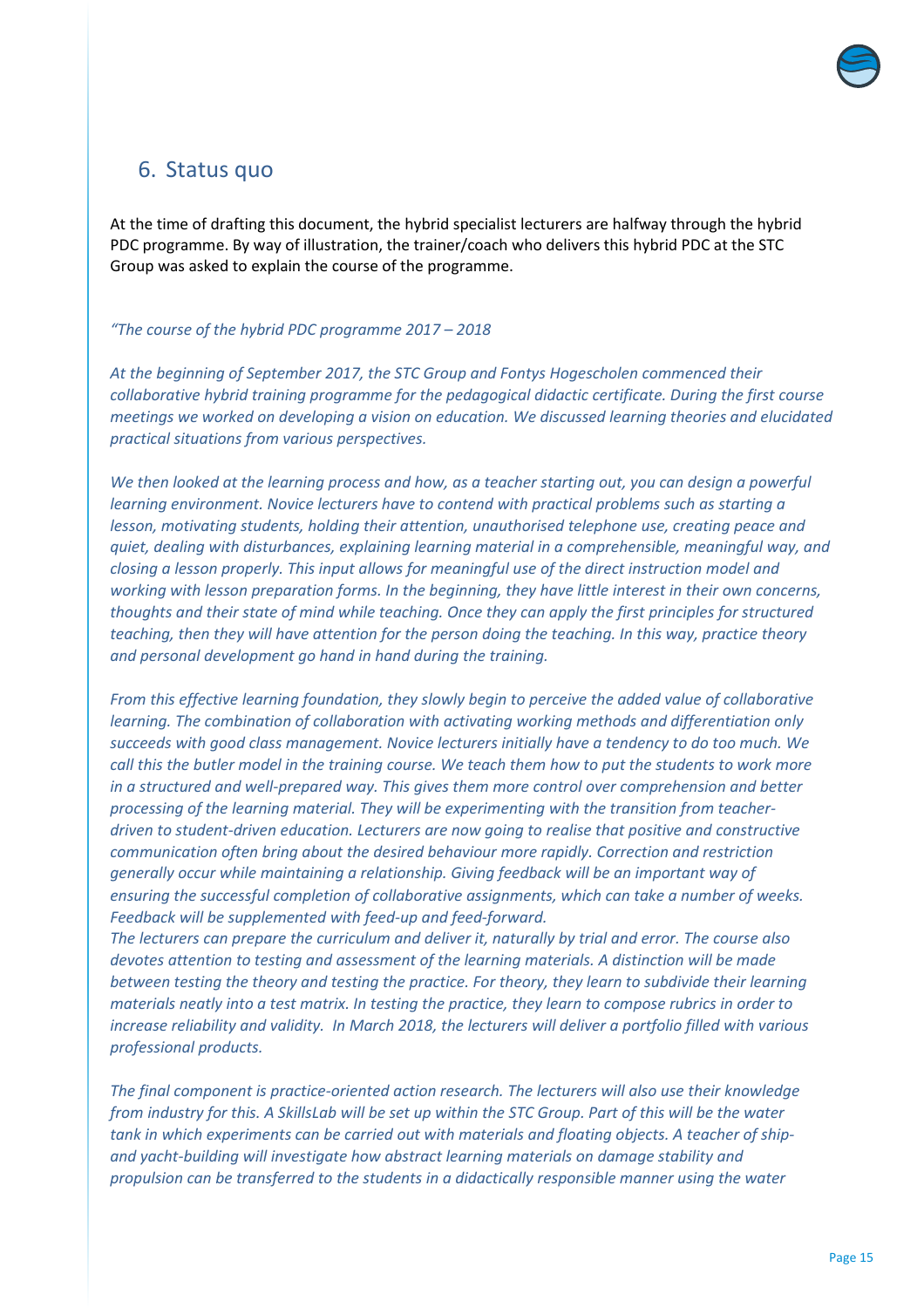

*tank in the SkillsLab. Once the lecturers have successfully completed their portfolio and research, the certificates will be awarded at the end of July 2018.* 

*To date, the pilot is running to the satisfaction of the industry, the STC Group and Fontys Hogescholen. All lecturers have indicated that they would like to keep teaching for a number of days in the educational setting. Several lecturers have reported that the hybrid construction has given them greater enjoyment of their work at their company. Colleagues within the STC Group have indicated that knowledge missing from the curriculum will be supplemented and existing teaching programmes will be refreshed by the addition of practice experiences.* 

*For me as a Fontys educator, it is stimulating to see lecturers undergoing rapid development. Alongside the frustration, which is naturally also present among the lecturers from time to time due to lack of action, you can also see that the job satisfaction and the motivation to transfer something of their expertise to the students is a predominant factor.*

*Andre van Vuuren, Fontys Hogescholen"*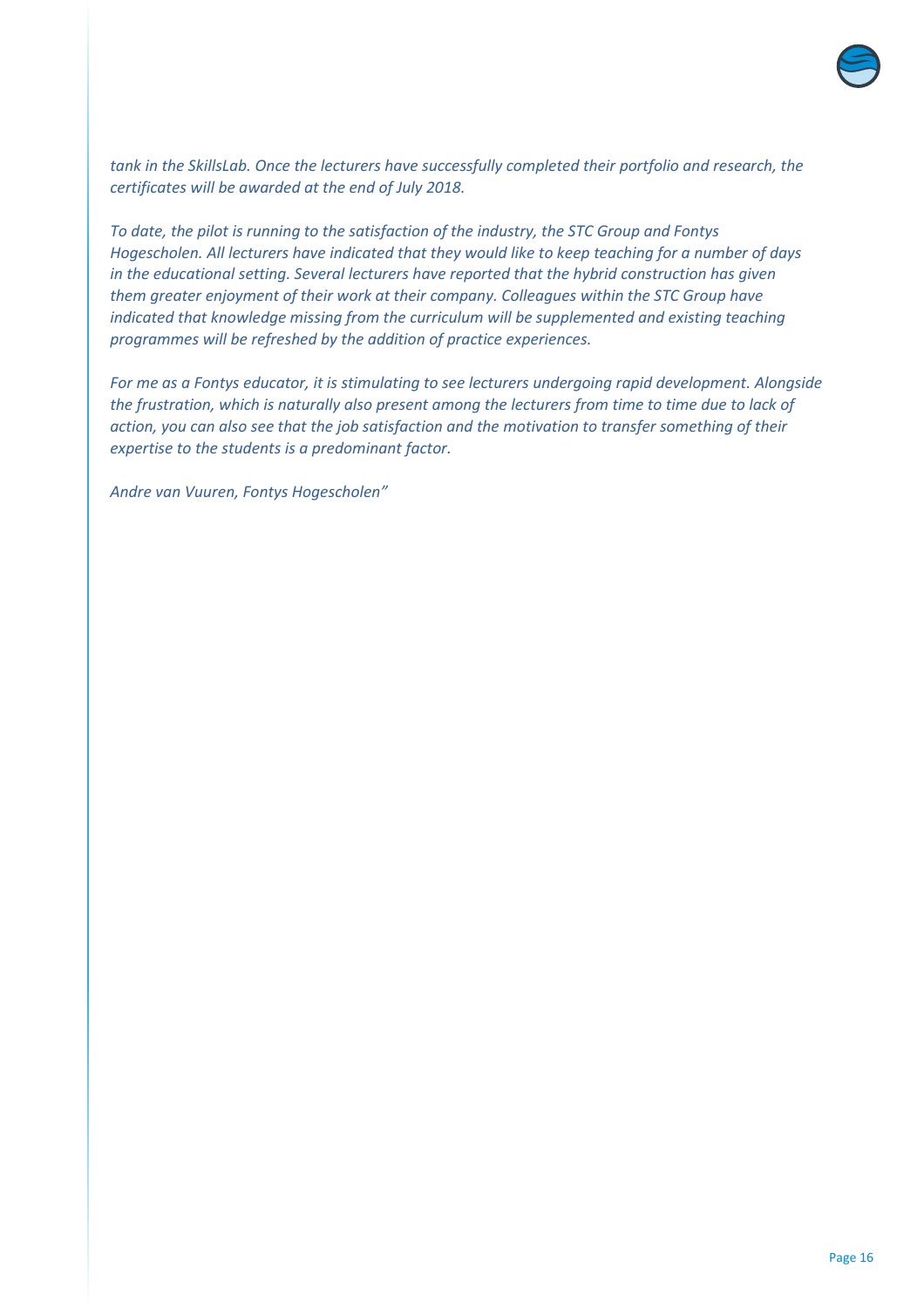

## <span id="page-16-0"></span>7. Planning and implementation

On the basis of the desired new situation described in the previous chapters, at the start of the pilot a schedule was made of the actions to be undertaken. Below is an overview of the main activities in this regard, along with a time schedule:

- 1. research potential providers of PDC training Theorem Manuary-February 2017
- 2. request quote March-April 2017
- 3. quote discussions (offer, substantiation and review) May-June 2017
- 4. decision-making and contract signing CvB July 2017
- 5. course planning and the set of the set of the July-August 2017
- 6. candidate intake August 2017
- 7. commencement of study programme September 2017
- 8. certification and the set of the set of the set of the set of the set of the set of the set of the set of the set of the set of the set of the set of the set of the set of the set of the set of the set of the set of the

During the investigation into potential providers of the PDC course, we looked at the possibilities offered by the trainers, the sectors for which the trainers offer their PDC course or in which they have experience, past/present experiences of the STC Group with potential providers, and past/present experiences of third parties with potential providers.

Based on the above, it was decided to ask two providers to draw up a quote. For this purpose, a number of discussions first took place to clarify what the STC Group expects. Both providers then drafted an amended PDC training plan with an accompanying quote. These quotes were discussed with the project manager, the HRM Executive Board and the STC Group Executive Board. Based on this, the Executive Board decided to award one of the providers the assignment for the duration of the pilot, namely Fontys Hogeschool.

Two issues were the deciding factors in making this choice. First of all, Fontys managed to shorten the course duration in a very specific way, on the one hand by making effective use of the hybrid specialist lecturers' non-teaching hours during their work time at the STC Group, and on the other hand by using educational hours during the hybrid specialist lecturers' work time at their other work. This together resulted in a hybrid PDC. Secondly, Fontys drew up a well-founded plan for the coaching and supervision of the hybrid specialist teacher.

After being awarded the assignment, Fontys drew up a plan for the hybrid PDC. In August, the intake interviews with the hybrid PDC students took place, and the course commenced at the end of September. The candidates have each Monday free for the PDC training. These Mondays are used for lessons or to work on assignments. Discussions with the coach from the STC Group are also scheduled on this day. During non-teaching hours, they will also carry out assignments for the hybrid PDC, and will carry out educational hours during their other work.

The hybrid specialist lecturers are expected to receive their diplomas in July 2018. For those who do not pass immediately, there is a possibility for a two-month extension.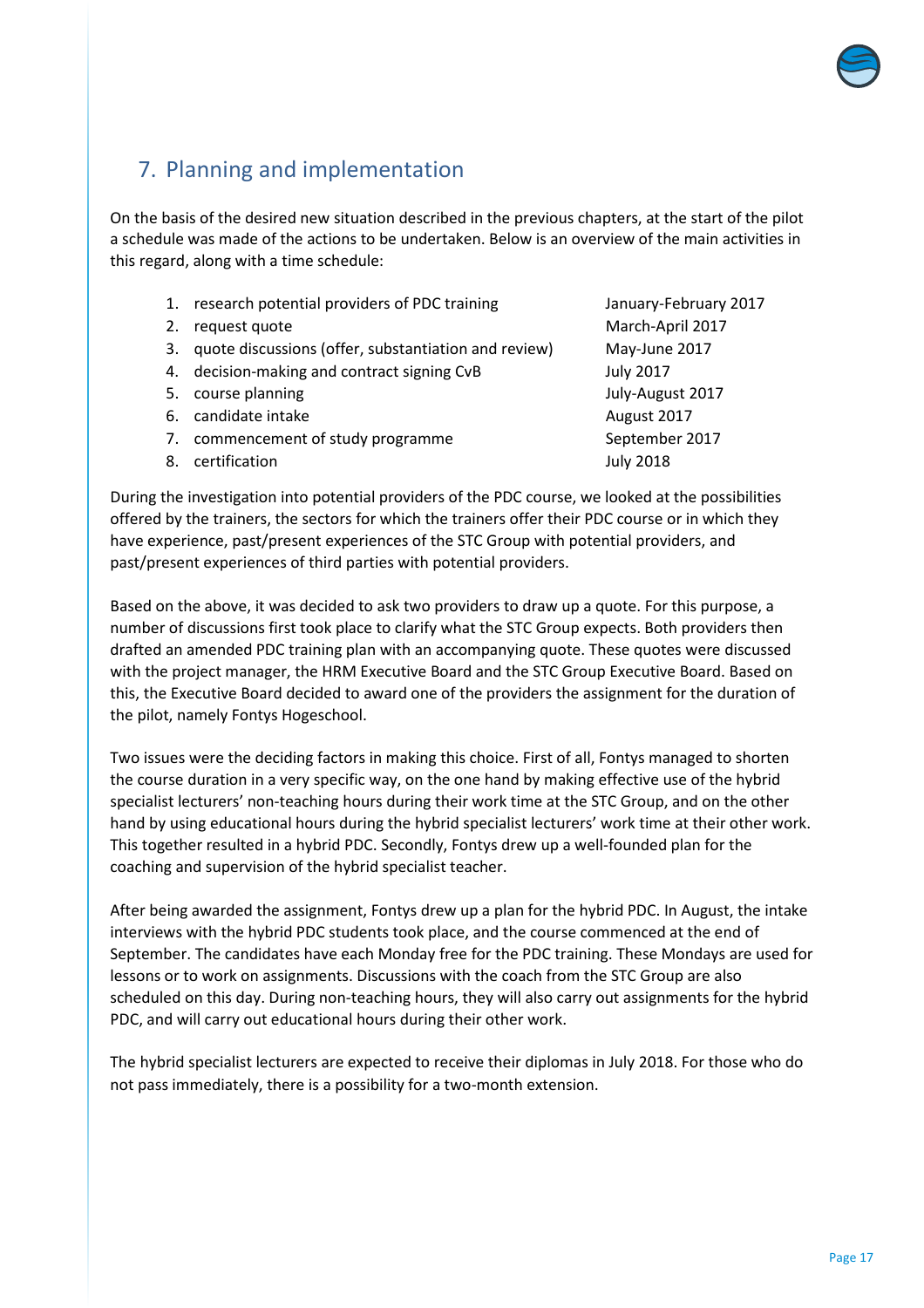# <span id="page-17-0"></span>8. Evaluation, conclusion and recommendations

#### <span id="page-17-1"></span>8.1 Evaluation

During the hybrid PDC 2017-2018, evaluation has taken place (and will take place) at different moments with various involved parties. These evaluations are intended to monitor the quality of the ongoing process and to improve the future process (how are people experiencing the PDC, what's going well, what could be improved, and how can it be improved?). The parties involved with the hybrid PDC are:

- the hybrid specialist lecturers themselves;
- the coaches for the hybrid specialist lecturers;
- direct supervisors at the STC Group (Education Manager);
- direct supervisors at the other employers;
- College directors;
- the portfolio manager on the Executive Board
- the HRM department;
- the Fontys trainer/coach;
- the CETBC project manager.

Each week, the hybrid specialist lecturers have the opportunity to talk with their coach (for a minimum of half an hour). This coach is assigned by the STC Group's BOK department (Begeleiding, Onderwijs & Kwaliteit; Supervision, Education & Quality). All kinds of things can be discussed, with the aim being to guide the hybrid specialist teacher as effectively as possible in completing the hybrid PDC. These discussions are confidential.

In November 2017, an evaluation took place involving the CETBC project management and the hybrid specialist lecturers. In summary, the hybrid specialist lecturers indicated during this evaluation that good supervision in the preliminary phase is very important, partly because the hybrid specialist teacher's level must be good and proper screening is therefore important. There was also an indication that working in small groups during the hybrid PDC was very effective. This allows sufficient attention for everyone. The clear structure of the course is also good.

In October and November 2017, an initial evaluation round was held between the direct supervisors (Education Managers) of the hybrid specialist lecturers and the College Directors, and the CETBC project management. During these talks, the main focus was on the situation with the hybrid specialist lecturers in general, and whether the hybrid PDC had contributed to this. The most important point of attention in these evaluations was that the combination of the students' own work with the PDC and teaching work must be monitored properly in order to ensure that it remains manageable. A new evaluation round will take place in March 2018 with the Education Managers and College Directors involved.

In January 2018 there was a lunch for the hybrid specialist lecturers with the portfolio manager on the Executive Board. In an informal manner and without restrictions, the hybrid specialist lecturers were able to indicate how they had experienced the pilot so far, and how they felt about the hybrid PDC at that moment. The main thing that came out of these conversations was that the hybrid PDC is very instructive and interesting, but that juggling all of the commitments was extremely challenging.